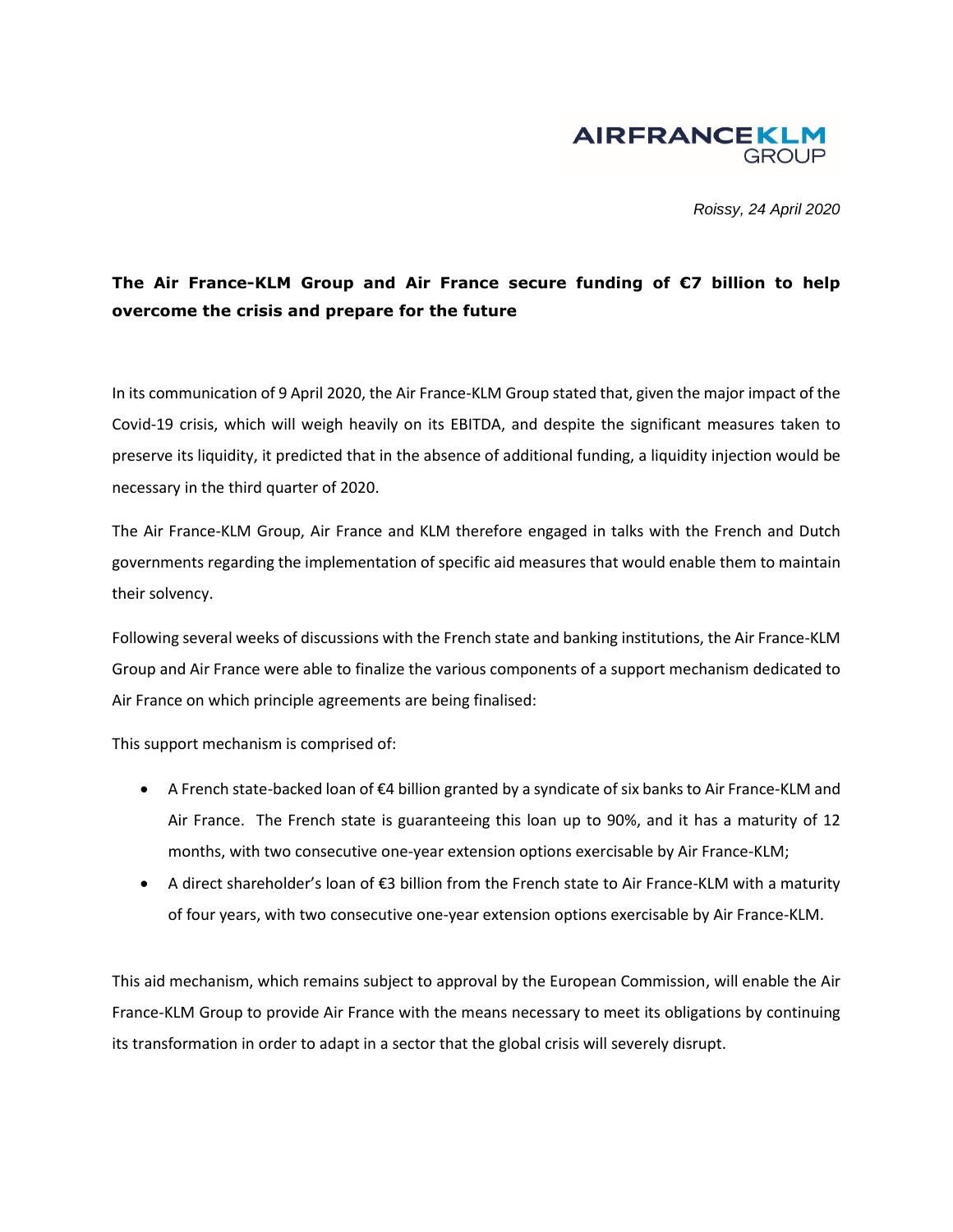The Dutch state has also stated its intention to support the KLM Group. Discussions to finalise the aspects and conditions of an additional aid are ongoing.

The transformation plan, which will be finalized in the coming months, will include economic, financial and environmental commitments. It will notably involve a review of Air France's activities looking to adapt them to the new market reality brought about by the crisis, and will have to strengthen its financial situation. This transformation will also contain an ambitious environmental roadmap to accelerate the Group's sustainable transition.

Once this plan has been finalised and when better visibility on post-crisis air traffic levels becomes available, the Air France-KLM Board of Directors will consider increasing its equity capital subject to market conditions. At the latest, this could occur at the latest following the Board meeting scheduled to approve the financial statements for 2020.

In this context, the French state has indicated its intention to examine the conditions under which it might participate in such an operation to increase its capital.

"On behalf of the Air France-KLM Board of Directors, I would like to thank the French state and our banking partners for this aid, which will enable the Air France-KLM Group to overcome this unprecedented crisis," said Anne-Marie Couderc, Chair of the Air France-KLM Board of Directors. "It is also the recognition of the strategic role our Group plays in the service of France, the Netherlands and our fellow citizens. The management and all employees of the Air France-KLM Group will undertake every effort to prove ourselves worthy of the trust placed in us."

"On behalf of our Group and its employees, I would like to thank the French state and our banking partners for their support in ensuring the future of the Air France-KLM Group," said Benjamin Smith, CEO of the Air France-KLM Group. "This aid, along with the Group's action plan, will enable us to withstand this crisis and foresee the future of Air France-KLM with ambition and determination. We are a strong Group and we are united in face of this crisis. I would like to once again salute the exceptional commitment of our employees for their dedication to the repatriation of our fellow citizens, the transport of medical equipment, and maintaining the essential links with territories."

**Investor relations** *Press office* 

**Olivier Gall Wouter van Beek Morgane Le Gall**